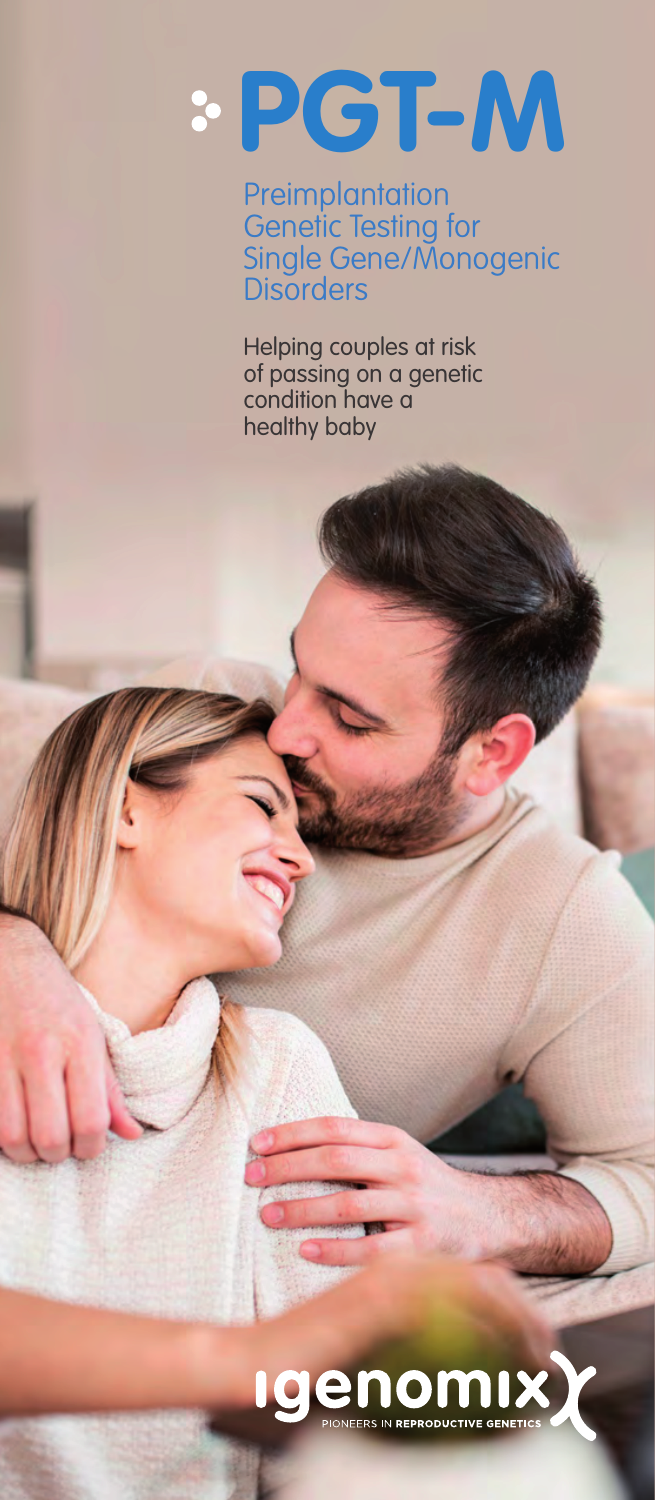## What is PGT-M?

#### **PGT-M (formerly PGD) helps significantly decrease the chance of having a child with an inherited genetic disorder.**

By analyzing DNA from each embryo, unaffected embryos can be preferentially selected for transfer.

This test is indicated for couples at risk for passing on a single gene disorder such as cystic fibrosis, fragile X syndrome, muscular dystrophy, Huntington disease, and many others.

# Benefits of PGT-M



Identifies embryos affected with a genetic disorder prior to transfer.

**Pos** Unique probe custom-designed for every couple.

- **O** In-depth genetic counseling sessions available at no extra cost.
	- Igenomix understands each patient and situation is unique. It is our promise to customize the process to each couple's individual needs.



### **How does it work?**